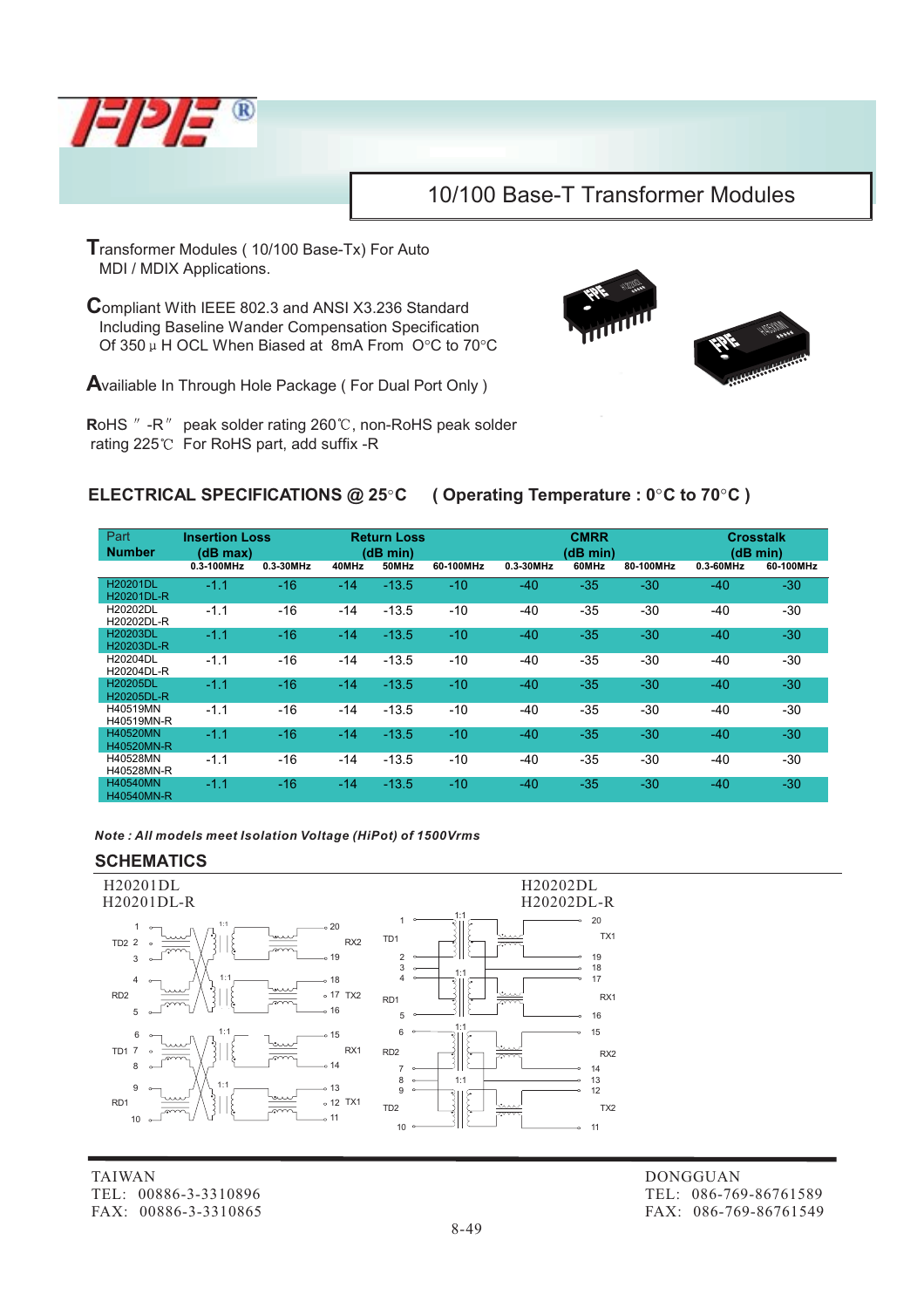

### **SCHEMATICS**

**H20203DL H20204DL**





**H20205DL H20205DL-R**



TAIWAN TEL: 00886-3-3310896 FAX: 00886-3-3310865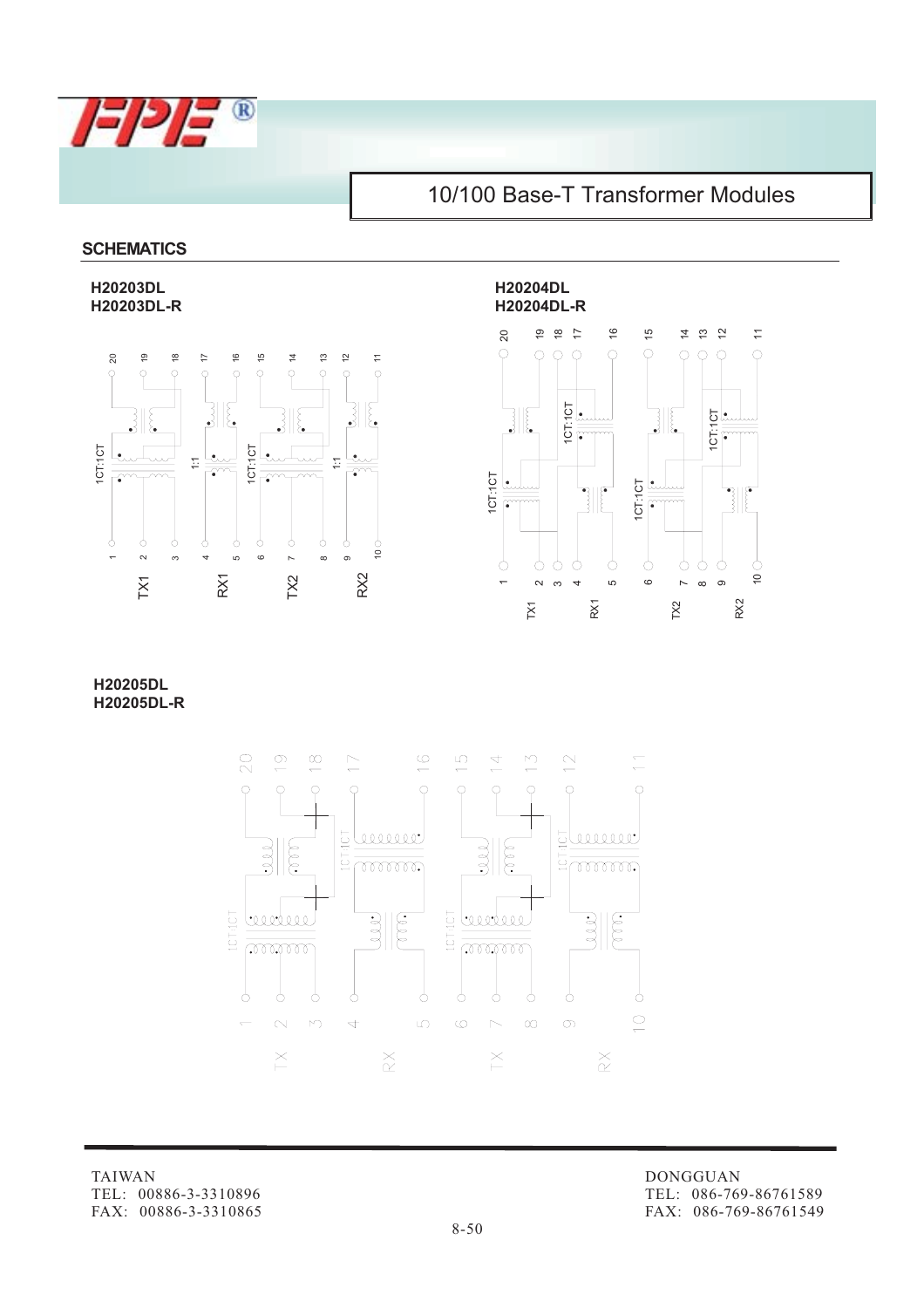

### **SCHEMATICS**

#### **H40519MN H40519MN-R**



**H40520MN H40520MN-R**



TAIWAN TEL: 00886-3-3310896 FAX: 00886-3-3310865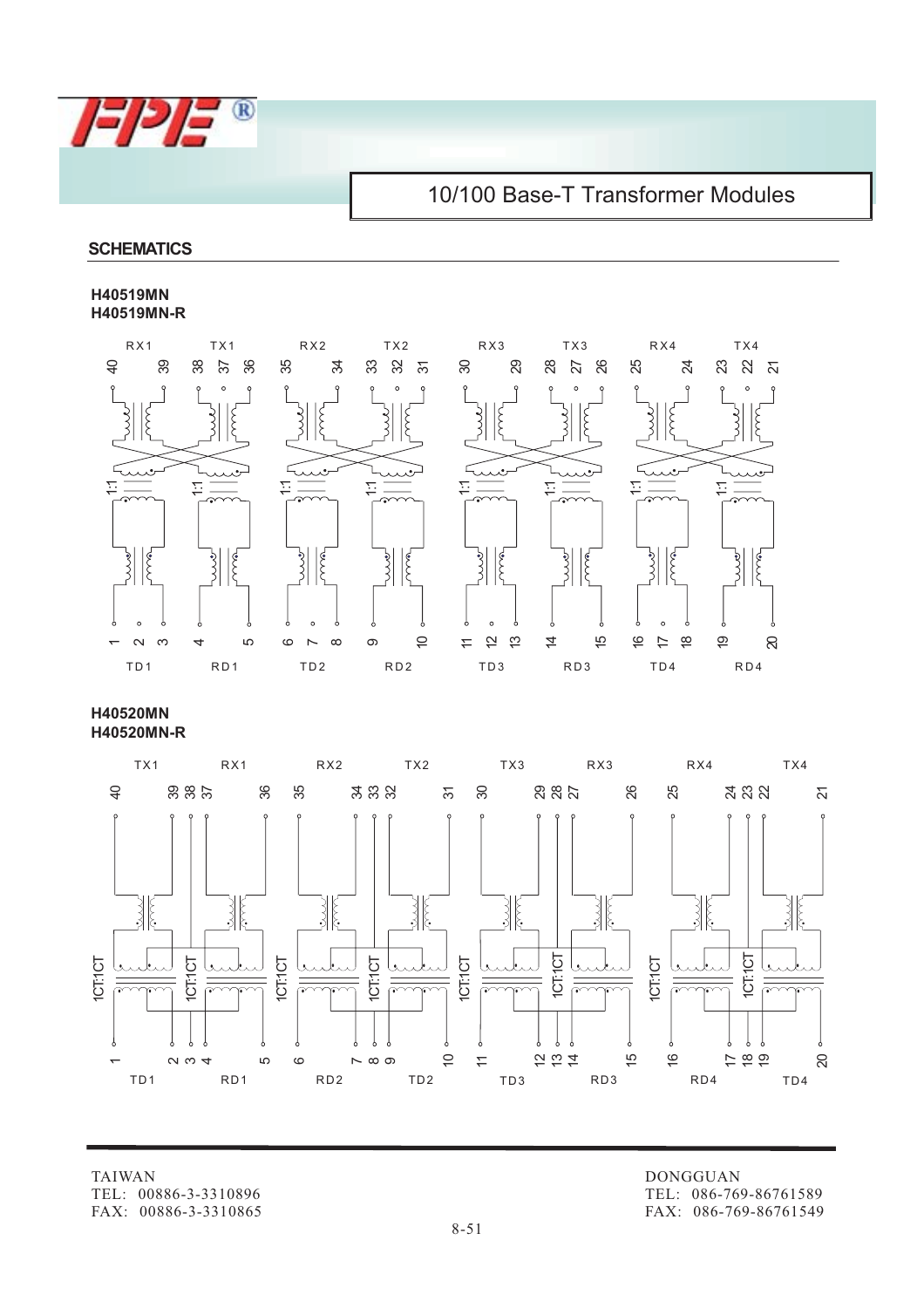

### **SCHEMATICS (Continued)**

#### **H40528MN H40528MN-R**



**H40540MN-R H40540MN**



TAIWAN TEL: 00886-3-3310896 FAX: 00886-3-3310865